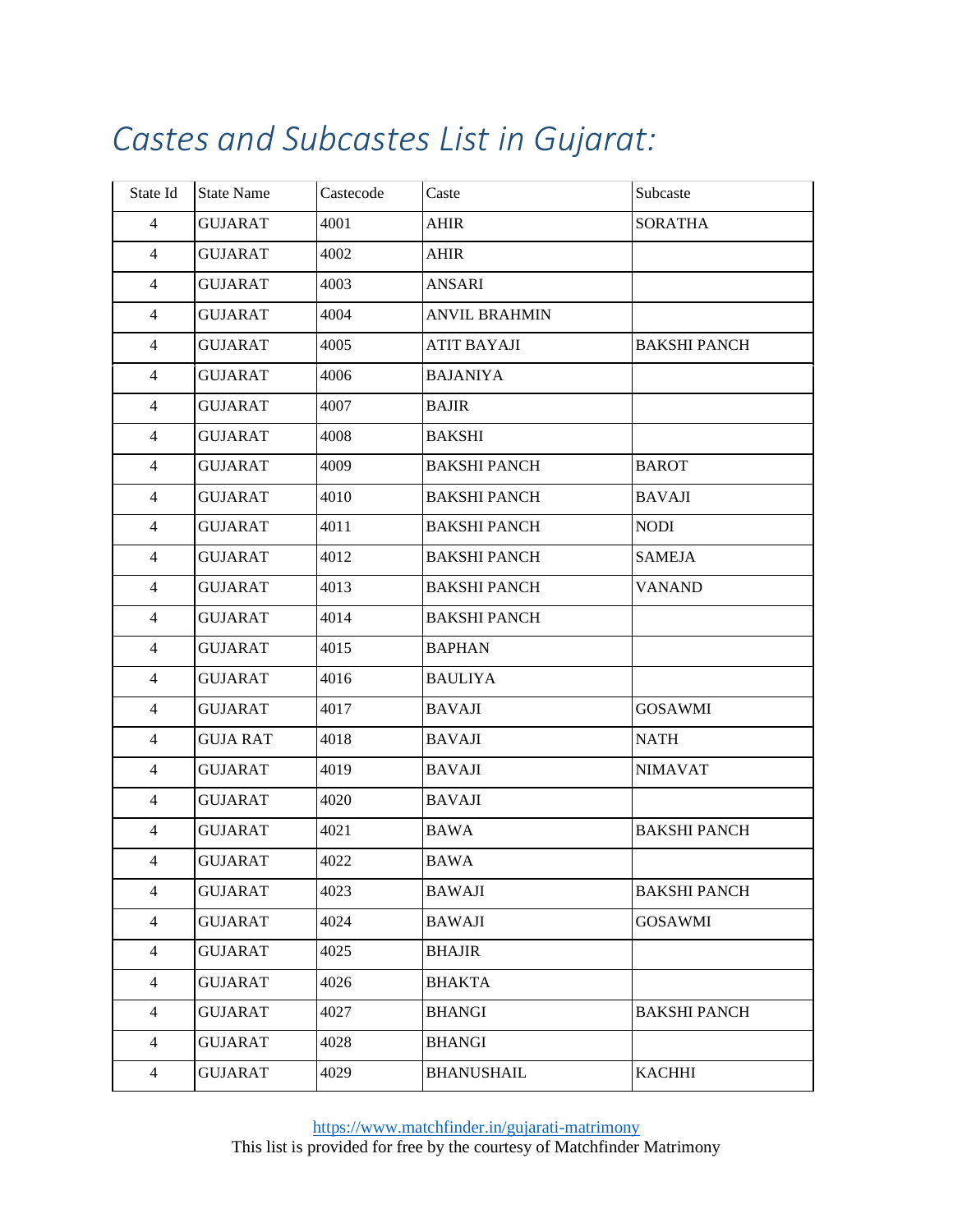| 4              | <b>GUJARAT</b> | 4030 | <b>BHARVAD</b>   | <b>CHOTABHAI</b>    |
|----------------|----------------|------|------------------|---------------------|
| $\overline{4}$ | <b>GUJARAT</b> | 4031 | <b>BHARVAD</b>   | <b>GOLTAR</b>       |
| 4              | <b>GUJARAT</b> | 4032 | <b>BHARVAD</b>   | LAKHA               |
| $\overline{4}$ | <b>GUJARAT</b> | 4033 | <b>BHARVAD</b>   | <b>MOTA BHAI</b>    |
| $\overline{4}$ | <b>GUJARAT</b> | 4034 | <b>BHARVAD</b>   |                     |
| $\overline{4}$ | <b>GUJARAT</b> | 4035 | <b>BHATTI</b>    |                     |
| 4              | <b>GUJARAT</b> | 4036 | <b>BHIL</b>      |                     |
| $\overline{4}$ | <b>GUJARAT</b> | 4037 | <b>BRAHMIN</b>   | <b>ADHIT</b>        |
| $\overline{4}$ | <b>GUJARAT</b> | 4038 | <b>BRAHMIN</b>   | <b>BAKSHI PANCH</b> |
| $\overline{4}$ | <b>GUJARAT</b> | 4039 | <b>BRAHMIN</b>   | <b>GOSAWMI</b>      |
| 4              | <b>GUJARAT</b> | 4040 | <b>BRAHMIN</b>   | <b>KUTCHHI</b>      |
| $\overline{4}$ | <b>GUJARAT</b> | 4041 | <b>BRAHMIN</b>   | <b>NAYAK</b>        |
| $\overline{4}$ | <b>GUJARAT</b> | 4042 | <b>BRAHMIN</b>   | PRAJAPATI           |
| $\overline{4}$ | <b>GUJARAT</b> | 4043 | <b>BRAHMIN</b>   | PUJARI              |
| 4              | <b>GUJARAT</b> | 4044 | <b>BRAHMIN</b>   | <b>RAJGOR</b>       |
| $\overline{4}$ | <b>GUJARAT</b> | 4045 | <b>BRAHMIN</b>   | SARASWATI           |
| 4              | <b>GUJARAT</b> | 4046 | <b>BRAHMIN</b>   | SWAMI               |
| $\overline{4}$ | <b>GUJARAT</b> | 4047 | <b>BRAHMIN</b>   | <b>TAPODHAN</b>     |
| 4              | <b>GUJARAT</b> | 4048 | <b>BRAHMIN</b>   | <b>THAKUR</b>       |
| $\overline{4}$ | <b>GUJARAT</b> | 4049 | <b>BRAHMIN</b>   | <b>VISHVA S</b>     |
| 4              | <b>GUJARAT</b> | 4050 | <b>BRAHMIN</b>   |                     |
| $\overline{4}$ | <b>GUJARAT</b> | 4051 | <b>BRAHMIN</b>   |                     |
| $\overline{4}$ | <b>GUJARAT</b> | 4052 | <b>CHAKE</b>     |                     |
| 4              | <b>GUJARAT</b> | 4053 | <b>CHAMAR</b>    | <b>KHOLI</b>        |
| 4              | <b>GUJARAT</b> | 4054 | <b>CHAMAR</b>    | <b>PARMAR</b>       |
| $\overline{4}$ | <b>GUJARAT</b> | 4055 | <b>CHAMAR</b>    |                     |
| 4              | <b>GUJARAT</b> | 4056 | <b>CHOUDHARI</b> |                     |
| 4              | <b>GUJARAT</b> | 4057 | <b>CHUNARA</b>   |                     |
| 4              | <b>GUJARAT</b> | 4058 | <b>DARBAR</b>    | <b>GARASIYA</b>     |
| 4              | <b>GUJARAT</b> | 4059 | <b>DARBAR</b>    | <b>KATHI</b>        |
| $\overline{4}$ | <b>GUJARAT</b> | 4060 | <b>DARBAR</b>    | <b>KHOLI</b>        |
| $\overline{4}$ | <b>GUJARAT</b> | 4061 | <b>DARBAR</b>    | <b>RAJPUT</b>       |
|                |                |      |                  |                     |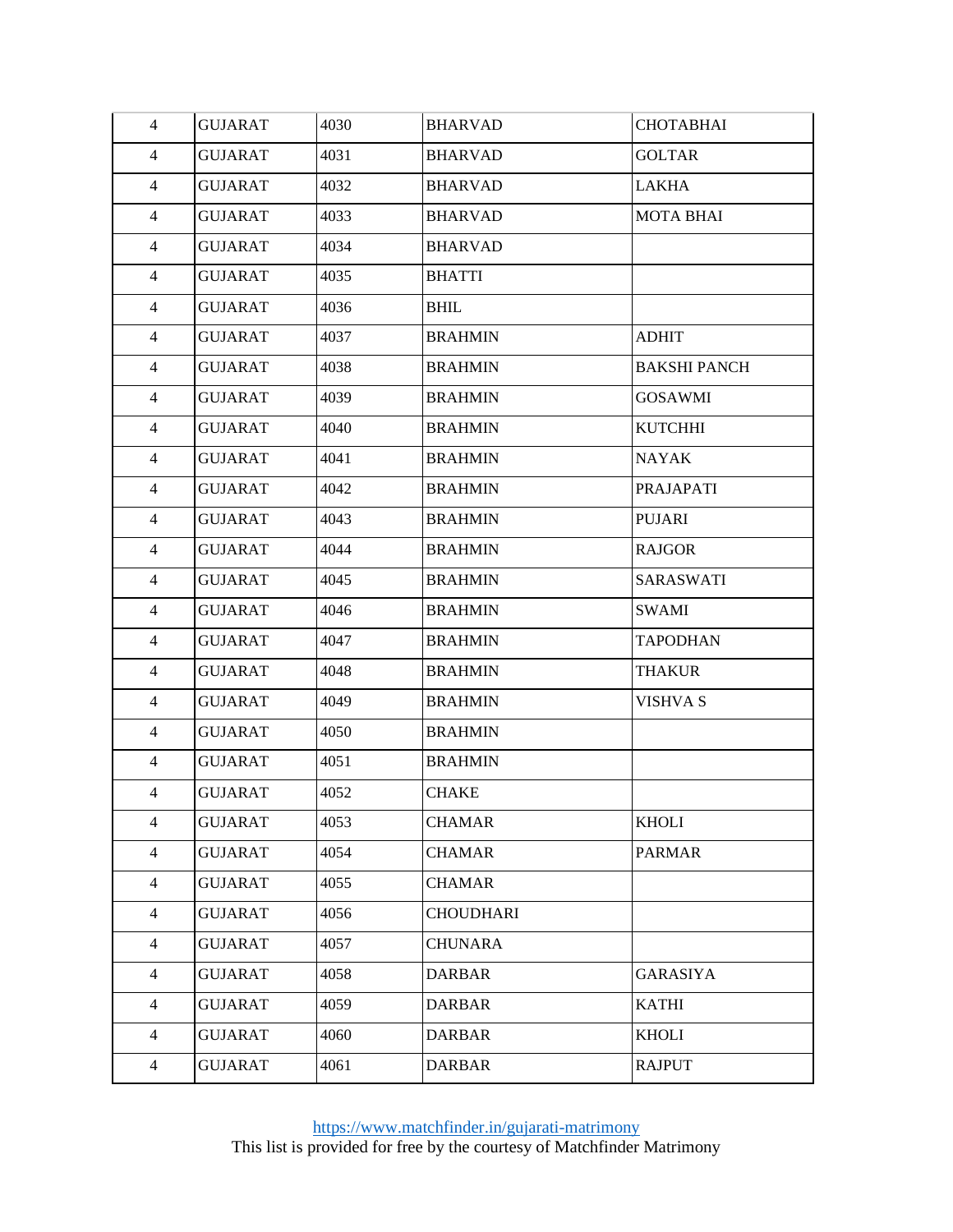| $\overline{4}$ | <b>GUJARAT</b>  | 4062 | <b>DARBAR</b>       |                     |
|----------------|-----------------|------|---------------------|---------------------|
| 4              | <b>GUJARAT</b>  | 4063 | <b>DARJI</b>        | <b>MODH</b>         |
| 4              | <b>GUJARAT</b>  | 4064 | <b>DARJI</b>        |                     |
| 4              | <b>GUJARAT</b>  | 4065 | <b>DASNAMI VAWA</b> | <b>GIRA</b>         |
| 4              | <b>GUJARAT</b>  | 4066 | <b>DEVIPUJAK</b>    |                     |
| 4              | <b>GUJARAT</b>  | 4067 | <b>DHOBI</b>        |                     |
| 4              | <b>GUJARAT</b>  | 4068 | <b>DHODIA PATEL</b> |                     |
| 4              | <b>GUJARAT</b>  | 4069 | <b>DHOKA</b>        |                     |
| 4              | <b>GUJARAT</b>  | 4070 | <b>GADHAVI</b>      | <b>BRAHMIN</b>      |
| 4              | <b>GUJARAT</b>  | 4071 | <b>GADHAVI</b>      | <b>MARU</b>         |
| $\overline{4}$ | <b>GUJARAT</b>  | 4072 | <b>GALIARA</b>      | <b>MAKAVANA</b>     |
| 4              | <b>GUJARAT</b>  | 4073 | <b>GAMIT</b>        |                     |
| 4              | <b>GUJARAT</b>  | 4074 | <b>GARODA</b>       | <b>BAKSHI PANCH</b> |
| 4              | <b>GUJA RAT</b> | 4075 | <b>GAUR</b>         | <b>BRAHMIN</b>      |
| $\overline{4}$ | <b>GUJARAT</b>  | 4076 | <b>GAUR</b>         |                     |
| 4              | <b>GUJARAT</b>  | 4077 | GOAI                |                     |
| 4              | <b>GUJARAT</b>  | 4078 | <b>GOHIL</b>        |                     |
| 4              | <b>GUJARAT</b>  | 4079 | <b>GOSWAMI</b>      | <b>VAIRAGI</b>      |
| $\overline{4}$ | <b>GUJARAT</b>  | 4080 | <b>GUJARA</b>       | <b>GOHIL</b>        |
| 4              | <b>GUJARAT</b>  | 4081 | <b>GUJARA</b>       | <b>JADAV</b>        |
| 4              | <b>GUJARAT</b>  | 4082 | <b>GUJARA</b>       | <b>MAHESHWARI</b>   |
| $\overline{4}$ | <b>GUJARAT</b>  | 4083 | <b>GUJARA</b>       | <b>PARMAR</b>       |
| $\overline{4}$ | <b>GUJARAT</b>  | 4084 | <b>GUJARA</b>       |                     |
| 4              | <b>GUJARAT</b>  | 4085 | <b>HAJAM</b>        | <b>VANKAR</b>       |
| $\overline{4}$ | <b>GUJARAT</b>  | 4086 | <b>HALPATI</b>      |                     |
| 4              | <b>GUJARAT</b>  | 4087 | <b>HARIJAN</b>      | <b>BAKSHI PANCH</b> |
| $\overline{4}$ | <b>GUJARAT</b>  | 4088 | <b>HARIJAN</b>      | <b>CHAMAR</b>       |
| 4              | <b>GUJARAT</b>  | 4089 | <b>HARIJAN</b>      | <b>JADAV</b>        |
| $\overline{4}$ | <b>GUJARAT</b>  | 4090 | <b>HARIJAN</b>      | <b>MARVADI</b>      |
| $\overline{4}$ | <b>GUJARAT</b>  | 4091 | <b>HARIJAN</b>      | <b>PARMAR</b>       |
| 4              | <b>GUJARAT</b>  | 4092 | <b>HARIJAN</b>      | <b>VANKAR</b>       |
| $\overline{4}$ | <b>GUJARAT</b>  | 4093 | <b>HARIJAN</b>      |                     |
|                |                 |      |                     |                     |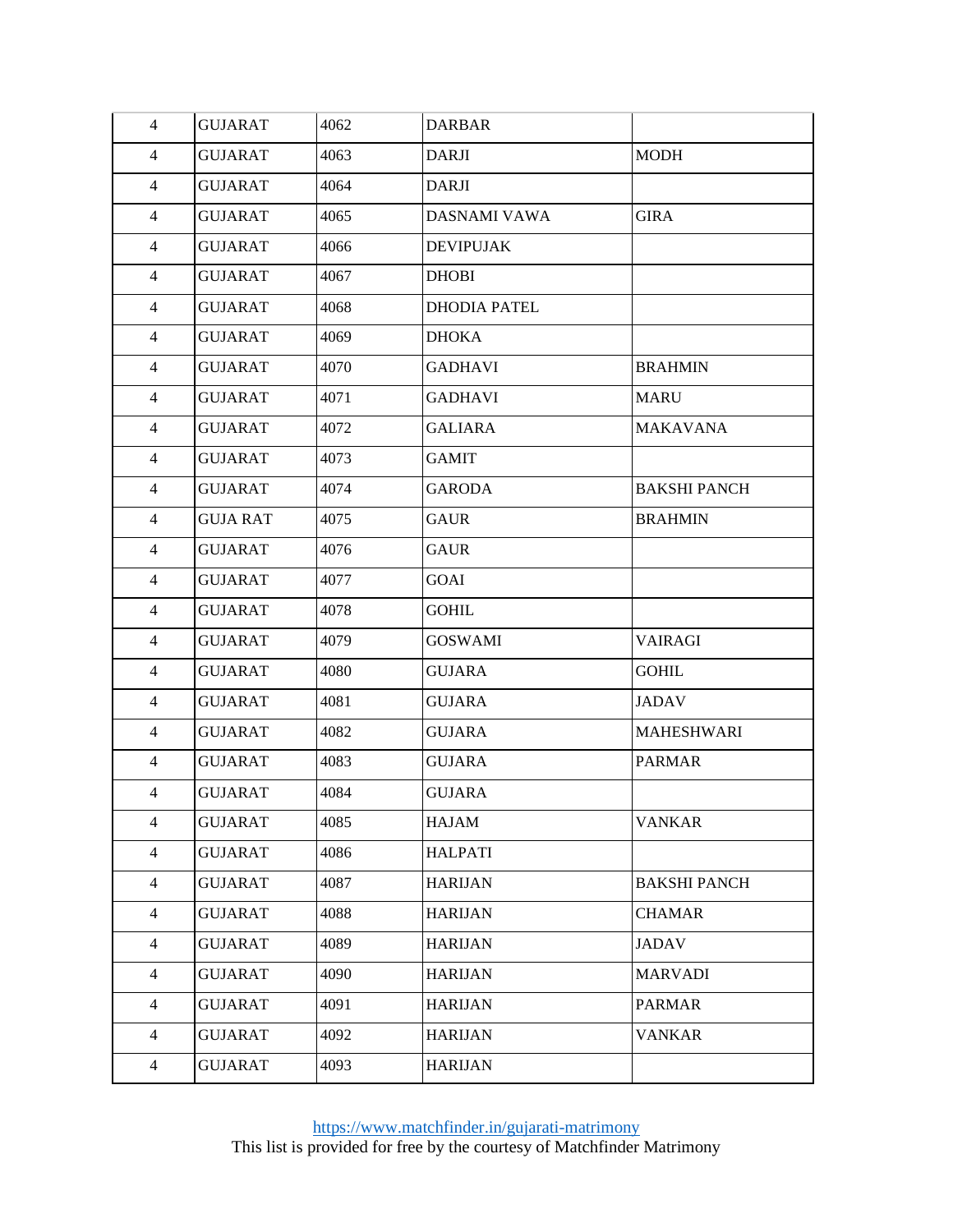| 4              | <b>GUJARAT</b> | 4094 | <b>HINDU HALPATI</b> |                     |
|----------------|----------------|------|----------------------|---------------------|
| 4              | <b>GUJARAT</b> | 4095 | <b>HINDU KUMBHAR</b> | <b>MARU</b>         |
| $\overline{4}$ | <b>GUJARAT</b> | 4096 | HINDU KUMBHAR        |                     |
| $\overline{4}$ | <b>GUJARAT</b> | 4097 | <b>JADEJA</b>        | <b>DARBAR</b>       |
| $\overline{4}$ | <b>GUJARAT</b> | 4098 | <b>JAIN</b>          | <b>PITAMBAR</b>     |
| $\overline{4}$ | <b>GUJARAT</b> | 4099 | <b>JAT</b>           | <b>BHATTI</b>       |
| $\overline{4}$ | <b>GUJARAT</b> | 4100 | JAT                  |                     |
| $\overline{4}$ | <b>GUJARAT</b> | 4101 | <b>KADWA</b>         |                     |
| $\overline{4}$ | <b>GUJARAT</b> | 4102 | <b>KALARIA</b>       |                     |
| $\overline{4}$ | <b>GUJARAT</b> | 4103 | <b>KATHLIK</b>       |                     |
| $\overline{4}$ | <b>GUJARAT</b> | 4104 | <b>KEVER</b>         |                     |
| $\overline{4}$ | <b>GUJARAT</b> | 4105 | <b>KHALIFA</b>       |                     |
| $\overline{4}$ | <b>GUJARAT</b> | 4106 | <b>KHODI</b>         | <b>SUVADIYA</b>     |
| $\overline{4}$ | <b>GUJARAT</b> | 4107 | <b>KHODI</b>         |                     |
| $\overline{4}$ | <b>GUJARAT</b> | 4108 | <b>KOHLI</b>         | <b>PATEL</b>        |
| $\overline{4}$ | <b>GUJARAT</b> | 4109 | <b>KOHLI</b>         | <b>SORATHA</b>      |
| $\overline{4}$ | <b>GUJARAT</b> | 4110 | <b>KOHLI</b>         | <b>SUVADIYA</b>     |
| $\overline{4}$ | <b>GUJARAT</b> | 4111 | <b>KOHLI</b>         | <b>TALPADA</b>      |
| $\overline{4}$ | <b>GUJARAT</b> | 4112 | <b>KOHLI</b>         |                     |
| 4              | <b>GUJARAT</b> | 4113 | <b>KOTVALIYA</b>     |                     |
| $\overline{4}$ | <b>GUJARAT</b> | 4114 | <b>KSHATRIYA</b>     | <b>CHAUHAN</b>      |
| $\overline{4}$ | <b>GUJARAT</b> | 4115 | <b>KSHATRIYA</b>     | <b>PARMAR</b>       |
| 4              | <b>GUJARAT</b> | 4116 | <b>KSHATRIYA</b>     | <b>RATHOD</b>       |
| $\overline{4}$ | <b>GUJARAT</b> | 4117 | <b>KSHATRIYA</b>     | <b>THAKUR</b>       |
| $\overline{4}$ | <b>GUJARAT</b> | 4118 | <b>KSHATRIYA</b>     |                     |
| $\overline{4}$ | <b>GUJARAT</b> | 4119 | <b>KUMBHAR</b>       | <b>BHALGAMA</b>     |
| $\overline{4}$ | <b>GUJARAT</b> | 4120 | <b>KUMBHAR</b>       | <b>PRAJAPATI</b>    |
| $\overline{4}$ | <b>GUJARAT</b> | 4121 | <b>KUMBHAR</b>       |                     |
| $\overline{4}$ | <b>GUJARAT</b> | 4122 | <b>LOHANA</b>        | <b>KUTCHHI</b>      |
| $\overline{4}$ | <b>GUJARAT</b> | 4123 | <b>LOHANA</b>        | <b>THAKUR</b>       |
| $\overline{4}$ | <b>GUJARAT</b> | 4124 | <b>LOHANA</b>        |                     |
| $\overline{4}$ | <b>GUJARAT</b> | 4125 | <b>LOHAR</b>         | <b>BAKSHI PANCH</b> |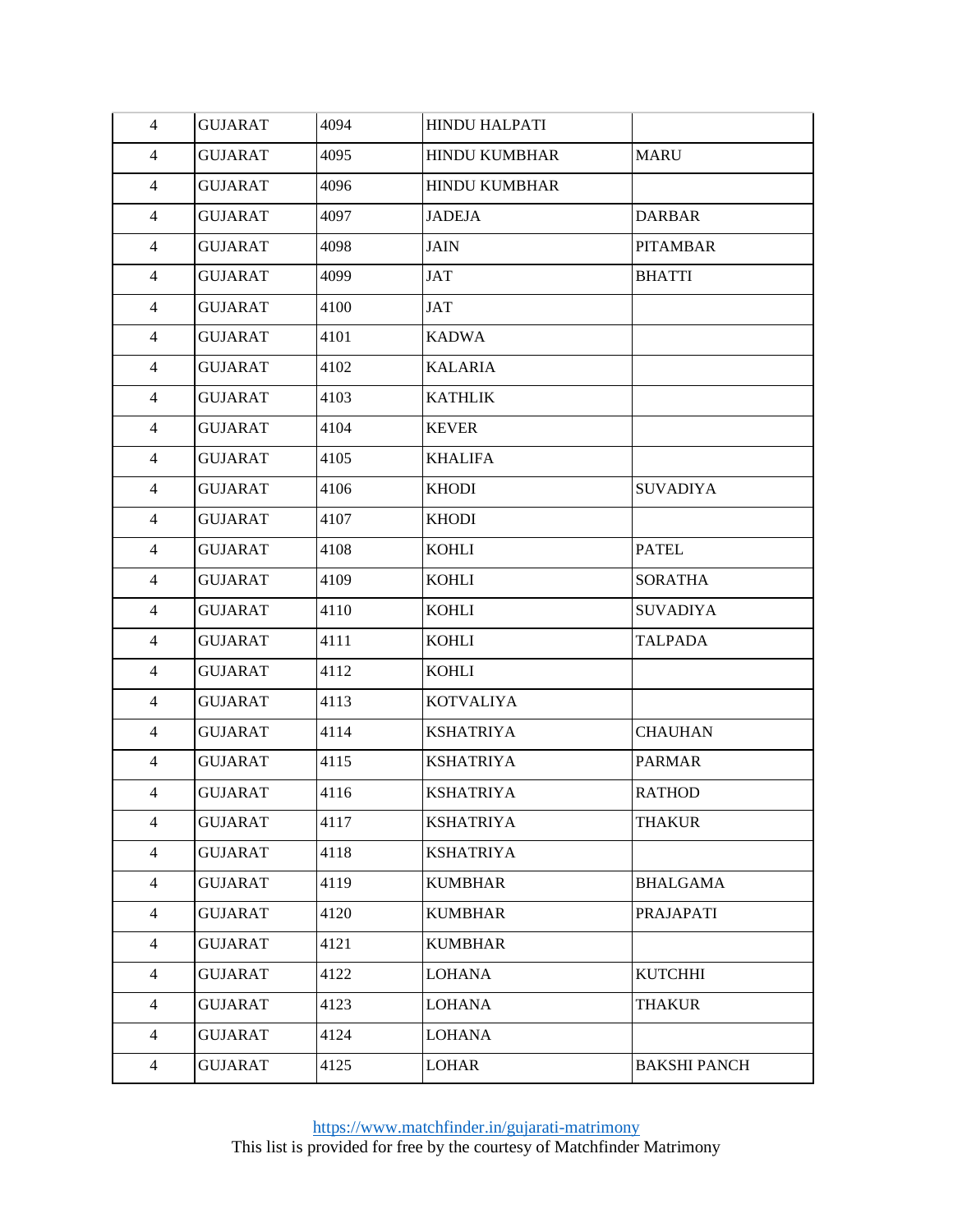| $\overline{4}$ | <b>GUJARAT</b> | 4126 | <b>LOHAR</b>        | <b>GOHIL</b>     |  |
|----------------|----------------|------|---------------------|------------------|--|
| $\overline{4}$ | <b>GUJARAT</b> | 4127 | <b>LOHAR</b>        | <b>PANCHAI</b>   |  |
| 4              | <b>GUJARAT</b> | 4128 | <b>LOHAR</b>        |                  |  |
| $\overline{4}$ | <b>GUJARAT</b> | 4129 | <b>MAHAR</b>        | <b>LEVA</b>      |  |
| $\overline{4}$ | <b>GUJARAT</b> | 4130 | <b>MAHAR</b>        |                  |  |
| $\overline{4}$ | <b>GUJARAT</b> | 4131 | MAHIYAVANSHI        |                  |  |
| $\overline{4}$ | <b>GUJARAT</b> | 4132 | <b>MAISURBA</b>     | <b>VANAND</b>    |  |
| $\overline{4}$ | <b>GUJARAT</b> | 4133 | <b>MAIYA DARBAR</b> | <b>PHDHERIYA</b> |  |
| $\overline{4}$ | <b>GUJARAT</b> | 4134 | <b>MAKVANA</b>      |                  |  |
| $\overline{4}$ | <b>GUJARAT</b> | 4135 | <b>MALDHARI</b>     | <b>KHOLI</b>     |  |
| 4              | <b>GUJARAT</b> | 4136 | <b>MALDHARI</b>     | RABARI           |  |
| $\overline{4}$ | <b>GUJARAT</b> | 4137 | <b>MALDHARI</b>     |                  |  |
| $\overline{4}$ | <b>GUJARAT</b> | 4138 | <b>MALIK</b>        | <b>SAYYAD</b>    |  |
| $\overline{4}$ | <b>GUJARAT</b> | 4139 | <b>MALIK</b>        | <b>VAJIR</b>     |  |
| 4              | <b>GUJARAT</b> | 4140 | <b>MALIK</b>        |                  |  |
| $\overline{4}$ | <b>GUJARAT</b> | 4141 | <b>MALWANA</b>      |                  |  |
| $\overline{4}$ | <b>GUJARAT</b> | 4142 | <b>MANSUR</b>       |                  |  |
| $\overline{4}$ | <b>GUJARAT</b> | 4143 | <b>MARATHA</b>      | <b>KARADIYA</b>  |  |
| $\overline{4}$ | <b>GUJARAT</b> | 4144 | <b>MARATHA</b>      | <b>RATHOD</b>    |  |
| $\overline{4}$ | <b>GUJARAT</b> | 4145 | <b>MARATHA</b>      |                  |  |
| $\overline{4}$ | <b>GUJARAT</b> | 4146 | <b>MAVADI</b>       |                  |  |
| $\overline{4}$ | <b>GUJARAT</b> | 4147 | <b>MAYKA</b>        |                  |  |
| $\overline{4}$ | <b>GUJARAT</b> | 4148 | <b>MER</b>          |                  |  |
| 4              | <b>GUJARAT</b> | 4149 | <b>MISTRI</b>       | <b>VARU</b>      |  |
| 4              | <b>GUJARAT</b> | 4150 | <b>MISTRI</b>       |                  |  |
| $\overline{4}$ | <b>GUJARAT</b> | 4151 | <b>MOCHI</b>        |                  |  |
| $\overline{4}$ | <b>GUJARAT</b> | 4152 | <b>MOMIN</b>        |                  |  |
| $\overline{4}$ | <b>GUJARAT</b> | 4153 | <b>NAT</b>          |                  |  |
| $\overline{4}$ | <b>GUJARAT</b> | 4154 | <b>NATIAR</b>       |                  |  |
| $\overline{4}$ | <b>GUJARAT</b> | 4155 | <b>NAYAK</b>        | <b>BHAVANA</b>   |  |
| $\overline{4}$ | <b>GUJARAT</b> | 4156 | <b>NAYAK</b>        | <b>RATHOD</b>    |  |
| $\overline{4}$ | <b>GUJARAT</b> | 4157 | <b>NAYAK</b>        |                  |  |
|                |                |      |                     |                  |  |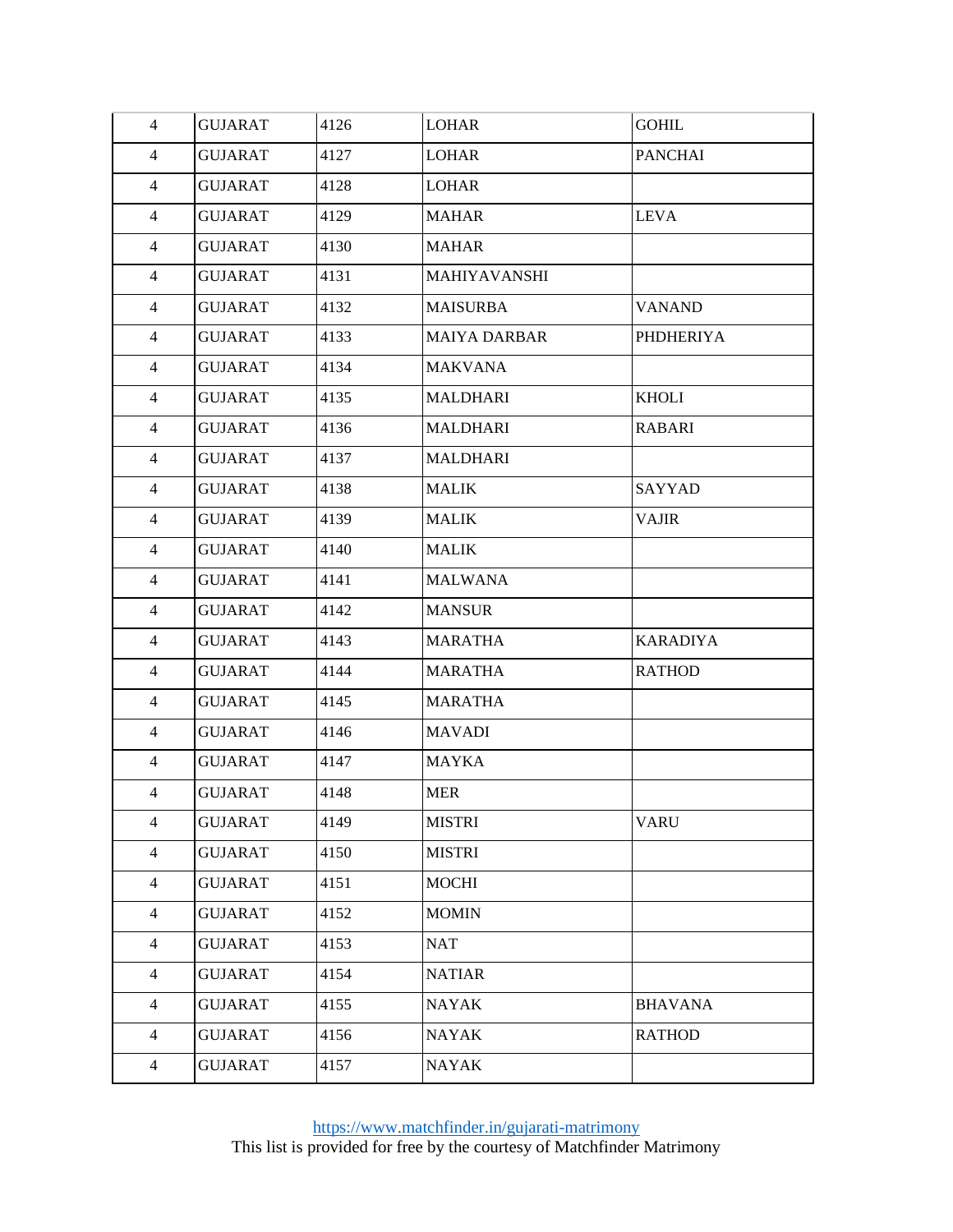| $\overline{4}$ | <b>GUJARAT</b>  | 4158 | <b>NEPAL</b>     |                     |
|----------------|-----------------|------|------------------|---------------------|
|                |                 |      |                  |                     |
| 4              | <b>GUJARAT</b>  | 4159 | <b>NISHAD</b>    | <b>KEVAD</b>        |
| $\overline{4}$ | <b>GUJARAT</b>  | 4160 | <b>NISHAD</b>    | MACHI               |
| 4              | <b>GUJARAT</b>  | 4161 | <b>PANCHAL</b>   |                     |
| $\overline{4}$ | <b>GUJARAT</b>  | 4162 | <b>PANDYA</b>    |                     |
| 4              | <b>GUJARAT</b>  | 4163 | <b>PARDHI</b>    |                     |
| $\overline{4}$ | <b>GUJARAT</b>  | 4164 | <b>PARJIYAT</b>  |                     |
| 4              | <b>GUJARAT</b>  | 4165 | <b>PARMAR</b>    | <b>CHAMAR</b>       |
| 4              | <b>GUJARAT</b>  | 4166 | <b>PARMAR</b>    | <b>DARJI</b>        |
| 4              | <b>GUJARAT</b>  | 4167 | <b>PARMAR</b>    |                     |
| $\overline{4}$ | <b>GUJA RAT</b> | 4168 | <b>PATEL</b>     | <b>KHODI</b>        |
| 4              | <b>GUJARAT</b>  | 4169 | <b>PATEL</b>     | <b>LEUVA</b>        |
| 4              | <b>GUJARAT</b>  | 4170 | <b>PATEL</b>     | <b>LEVA</b>         |
| 4              | <b>GUJARAT</b>  | 4171 | <b>PATEL</b>     | <b>KADAV</b>        |
| $\overline{4}$ | <b>GUJARAT</b>  | 4172 | <b>PATEL</b>     | <b>KARADIYA</b>     |
| 4              | <b>GUJARAT</b>  | 4173 | <b>PATEL</b>     |                     |
| 4              | <b>GUJARAT</b>  | 4174 | <b>PATHAN</b>    |                     |
| 4              | <b>GUJARAT</b>  | 4175 | <b>PATIL</b>     | <b>LEVA</b>         |
| $\overline{4}$ | <b>GUJARAT</b>  | 4176 | <b>PATIL</b>     | <b>KADVA</b>        |
| 4              | <b>GUJARAT</b>  | 4177 | <b>PATIL</b>     | <b>KARADIYA</b>     |
| 4              | <b>GUJARAT</b>  | 4178 | <b>PATIL</b>     |                     |
| 4              | <b>GUJARAT</b>  | 4179 | <b>PINJARA</b>   | <b>BAKSHI PANCH</b> |
| $\overline{4}$ | <b>GUJARAT</b>  | 4180 | <b>PINJARA</b>   |                     |
| 4              | <b>GUJARAT</b>  | 4181 | <b>PRAJAPATI</b> | <b>BHALGAMA</b>     |
| $\overline{4}$ | <b>GUJARAT</b>  | 4182 | <b>PRAJAPATI</b> | <b>PATADIYA</b>     |
| $\overline{4}$ | <b>GUJARAT</b>  | 4183 | <b>PRAJAPATI</b> |                     |
| $\overline{4}$ | <b>GUJARAT</b>  | 4184 | <b>RABARI</b>    | <b>BAKSHI PANCH</b> |
| $\overline{4}$ | <b>GUJARAT</b>  | 4185 | <b>RABARI</b>    | <b>GUJJAR</b>       |
| $\overline{4}$ | <b>GUJARAT</b>  | 4186 | RABARI           | <b>RAYAKA</b>       |
| $\overline{4}$ | <b>GUJARAT</b>  | 4187 | RABARI           |                     |
| $\overline{4}$ | <b>GUJARAT</b>  | 4188 | <b>RAJPUT</b>    | <b>BHALAIYA</b>     |
| $\overline{4}$ | <b>GUJARAT</b>  | 4189 | <b>RAJPUT</b>    | <b>CHAUHAN</b>      |
|                |                 |      |                  |                     |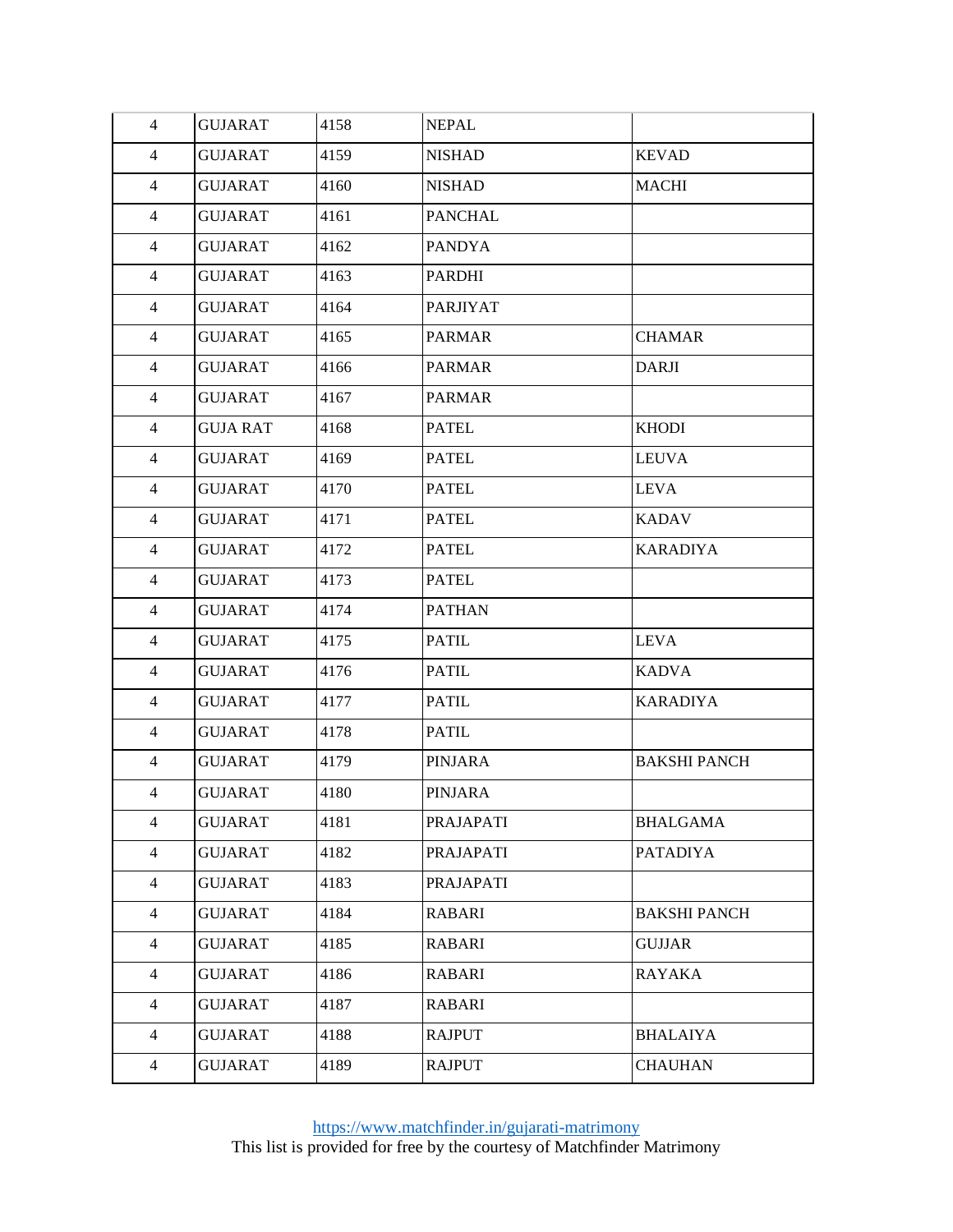| $\overline{4}$ | <b>GUJARAT</b> | 4190 | <b>RAJPUT</b>        | <b>JADAV</b>        |
|----------------|----------------|------|----------------------|---------------------|
| $\overline{4}$ | <b>GUJARAT</b> | 4191 | <b>RAJPUT</b>        | <b>KHODI</b>        |
| $\overline{4}$ | GUJARAT        | 4192 | <b>RAJPUT</b>        | LEVA                |
| $\overline{4}$ | <b>GUJARAT</b> | 4193 | <b>RAJPUT</b>        | <b>NADODA</b>       |
| $\overline{4}$ | <b>GUJARAT</b> | 4194 | <b>RAJPUT</b>        | <b>PARMAR</b>       |
| $\overline{4}$ | <b>GUJARAT</b> | 4195 | <b>RAJPUT</b>        | <b>RATHVI</b>       |
| $\overline{4}$ | <b>GUJARAT</b> | 4196 | <b>RAJPUT</b>        | <b>VAGHELA</b>      |
| $\overline{4}$ | <b>GUJARAT</b> | 4197 | <b>RAJPUT</b>        | <b>KARADIYA</b>     |
| $\overline{4}$ | <b>GUJARAT</b> | 4198 | <b>RAJPUT</b>        |                     |
| $\overline{4}$ | <b>GUJARAT</b> | 4199 | <b>RATHOD</b>        |                     |
| $\overline{4}$ | <b>GUJARAT</b> | 4200 | <b>RATHWA</b>        | <b>KHOLI</b>        |
| $\overline{4}$ | <b>GUJARAT</b> | 4201 | <b>RATHWA</b>        | <b>TADVI</b>        |
| $\overline{4}$ | <b>GUJARAT</b> | 4202 | <b>RAVAL</b>         |                     |
| $\overline{4}$ | <b>GUJARAT</b> | 4203 | <b>SADHU</b>         |                     |
| $\overline{4}$ | <b>GUJARAT</b> | 4204 | <b>SADHU</b>         |                     |
| $\overline{4}$ | <b>GUJARAT</b> | 4205 | <b>SADHU</b>         |                     |
| $\overline{4}$ | <b>GUJARAT</b> | 4206 | SAHA                 |                     |
| $\overline{4}$ | <b>GUJARAT</b> | 4207 | <b>SAMA</b>          |                     |
| $\overline{4}$ | <b>GUJARAT</b> | 4208 | <b>SAMMA</b>         |                     |
| $\overline{4}$ | <b>GUJARAT</b> | 4209 | <b>SANGHAR</b>       |                     |
| 4              | <b>GUJARAT</b> | 4210 | SANGHI               |                     |
| $\overline{4}$ | <b>GUJARAT</b> | 4211 | SATHAWARA            | <b>DALYADI</b>      |
| 4              | <b>GUJARAT</b> | 4212 | SATHAWARA            | <b>KHOLI</b>        |
| $\overline{4}$ | <b>GUJARAT</b> | 4213 | <b>SATHAWARA</b>     |                     |
| $\overline{4}$ | <b>GUJARAT</b> | 4214 | <b>SHEIKH</b>        |                     |
| $\overline{4}$ | <b>GUJARAT</b> | 4215 | <b>SHIPAI</b>        | <b>JUNEJA</b>       |
| $\overline{4}$ | <b>GUJARAT</b> | 4216 | <b>SHIPAI</b>        |                     |
| $\overline{4}$ | <b>GUJARAT</b> | 4217 | <b>SHUTHAR</b>       | <b>BAKSHI PANCH</b> |
| $\overline{4}$ | <b>GUJARAT</b> | 4218 | <b>SHUTHAR</b>       | <b>KADVA</b>        |
| $\overline{4}$ | <b>GUJARAT</b> | 4219 | <b>SIDDIQUI</b>      |                     |
| $\overline{4}$ | <b>GUJARAT</b> | 4220 | <b>OCHRA BRAHMIN</b> |                     |
| $\overline{4}$ | <b>GUJARAT</b> | 4221 | <b>SOLANKI</b>       |                     |
|                |                |      |                      |                     |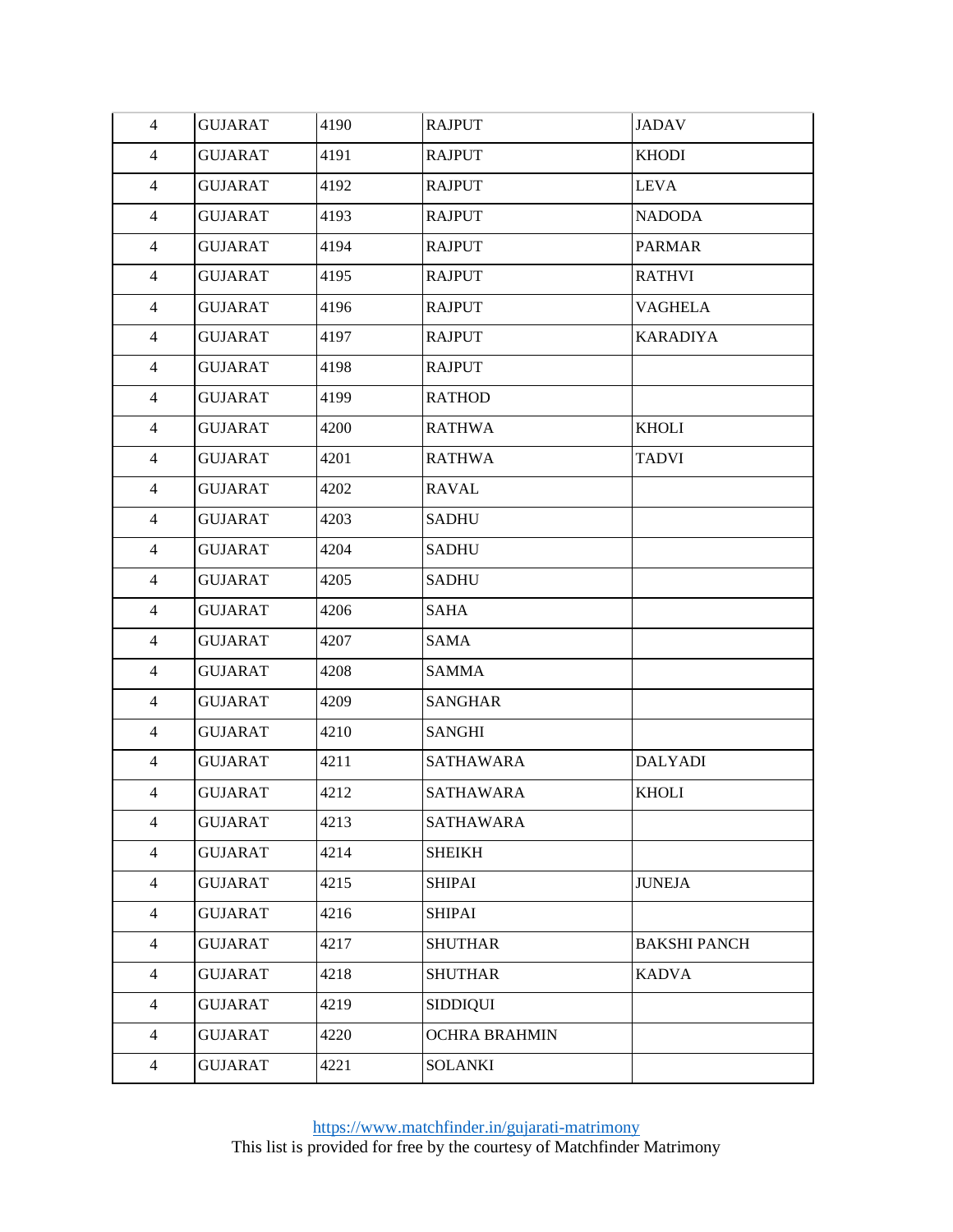| $\overline{4}$ | <b>GUJARAT</b> | 4222 | SONI           | <b>PRAJAPATI</b>    |
|----------------|----------------|------|----------------|---------------------|
| $\overline{4}$ | <b>GUJARAT</b> | 4223 | <b>SONI</b>    | <b>KANSAR</b>       |
| $\overline{4}$ | GUJARAT        | 4224 | SONI           | PARAJIYAT           |
| $\overline{4}$ | <b>GUJARAT</b> | 4225 | <b>SONI</b>    |                     |
| $\overline{4}$ | <b>GUJARAT</b> | 4226 | <b>SRIMANI</b> |                     |
| $\overline{4}$ | <b>GUJARAT</b> | 4227 | <b>SUTHAR</b>  | <b>KUMBHAR</b>      |
| $\overline{4}$ | <b>GUJARAT</b> | 4228 | <b>SUTHAR</b>  | <b>MARVADI</b>      |
| $\overline{4}$ | <b>GUJARAT</b> | 4229 | <b>SUTHAR</b>  |                     |
| $\overline{4}$ | <b>GUJARAT</b> | 4230 | <b>SUTHAR</b>  |                     |
| $\overline{4}$ | <b>GUJARAT</b> | 4231 | <b>TADVI</b>   |                     |
| $\overline{4}$ | <b>GUJARAT</b> | 4232 | TAILOR         |                     |
| $\overline{4}$ | <b>GUJARAT</b> | 4233 | <b>TALDADA</b> | <b>DEVIPUJAK</b>    |
| $\overline{4}$ | <b>GUJARAT</b> | 4234 | <b>TALDADA</b> | <b>KHOLI</b>        |
| $\overline{4}$ | <b>GUJARAT</b> | 4235 | <b>TALDADA</b> |                     |
| $\overline{4}$ | <b>GUJARAT</b> | 4236 | THAKARDA       |                     |
| $\overline{4}$ | <b>GUJARAT</b> | 4237 | <b>THAKUR</b>  |                     |
| $\overline{4}$ | <b>GUJARAT</b> | 4238 | <b>THOLIYA</b> |                     |
| $\overline{4}$ | <b>GUJARAT</b> | 4239 | <b>VADI</b>    |                     |
| $\overline{4}$ | <b>GUJARAT</b> | 4240 | <b>VAGHARI</b> | <b>DEVIPUJAK</b>    |
| $\overline{4}$ | <b>GUJARAT</b> | 4241 | <b>VAGHARI</b> | <b>KHOLI</b>        |
| $\overline{4}$ | <b>GUJARAT</b> | 4242 | <b>VAGHARI</b> |                     |
| $\overline{4}$ | <b>GUJARAT</b> | 4243 | <b>VAGHELA</b> |                     |
| 4              | <b>GUJARAT</b> | 4244 | VA IRANGI BAWA |                     |
| $\overline{4}$ | <b>GUJARAT</b> | 4245 | <b>VAISNAV</b> |                     |
| $\overline{4}$ | <b>GUJARAT</b> | 4246 | VANAD          | <b>ODHAVIYA</b>     |
| $\overline{4}$ | <b>GUJARAT</b> | 4247 | <b>VANAD</b>   |                     |
| $\overline{4}$ | <b>GUJARAT</b> | 4248 | <b>VANAKAR</b> | <b>BAKSHI PANCH</b> |
| $\overline{4}$ | <b>GUJARAT</b> | 4249 | <b>VANAKAR</b> | <b>MOTA BHAI</b>    |
| $\overline{4}$ | <b>GUJARAT</b> | 4250 | <b>VANAKAR</b> |                     |
| $\overline{4}$ | <b>GUJARAT</b> | 4251 | <b>VANAND</b>  | <b>BAKSHI PANCH</b> |
| $\overline{4}$ | <b>GUJARAT</b> | 4252 | <b>VANAND</b>  | <b>CHOKH</b>        |
| $\overline{4}$ | <b>GUJARAT</b> | 4253 | <b>VANAND</b>  | <b>MAHESHWARI</b>   |
|                |                |      |                |                     |